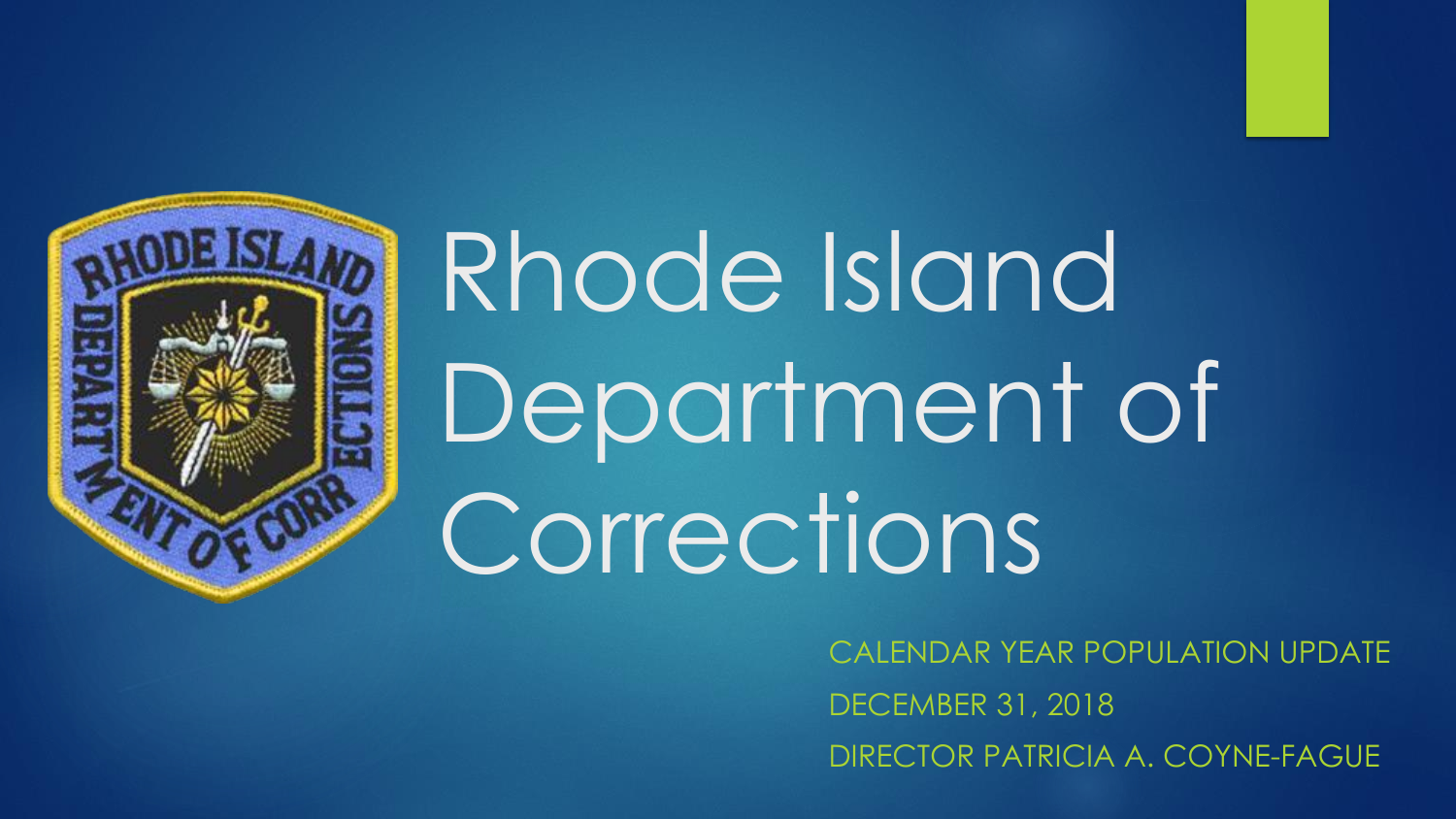

# Average Total Population CY 2000 to CY 2018



Calendar Year

Total population excludes offenders who are held/serving a RI sentence out-of-state according to interstate compact, at the Eleanor Slater Hospital Forensic Unit, or who are on home confinement.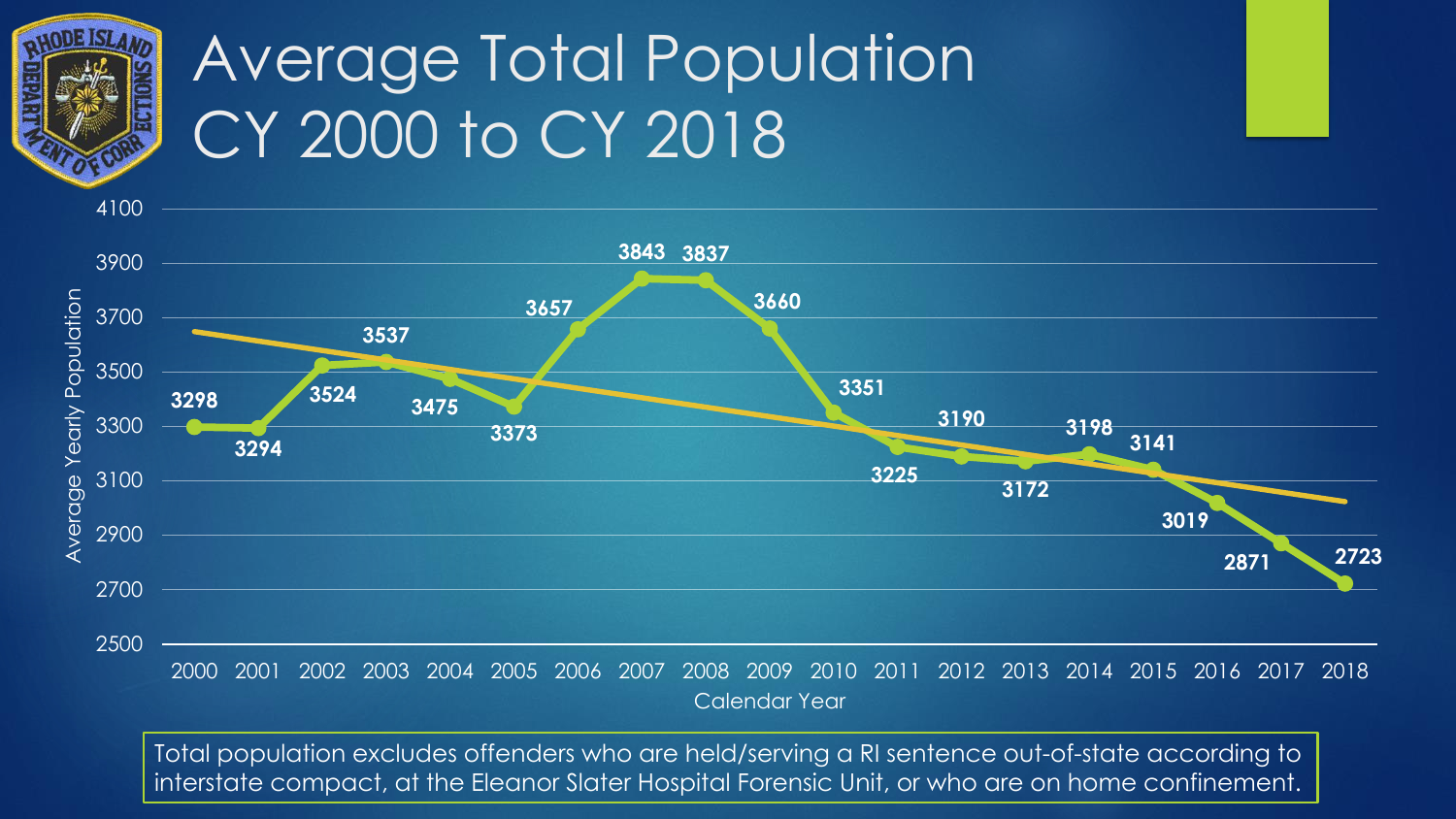

# Average Total Population by Month Calendar Years 2017-2018



Every month in CY18 had a lower average monthly population than CY17. The average total population of CY18 was 5% less than CY17.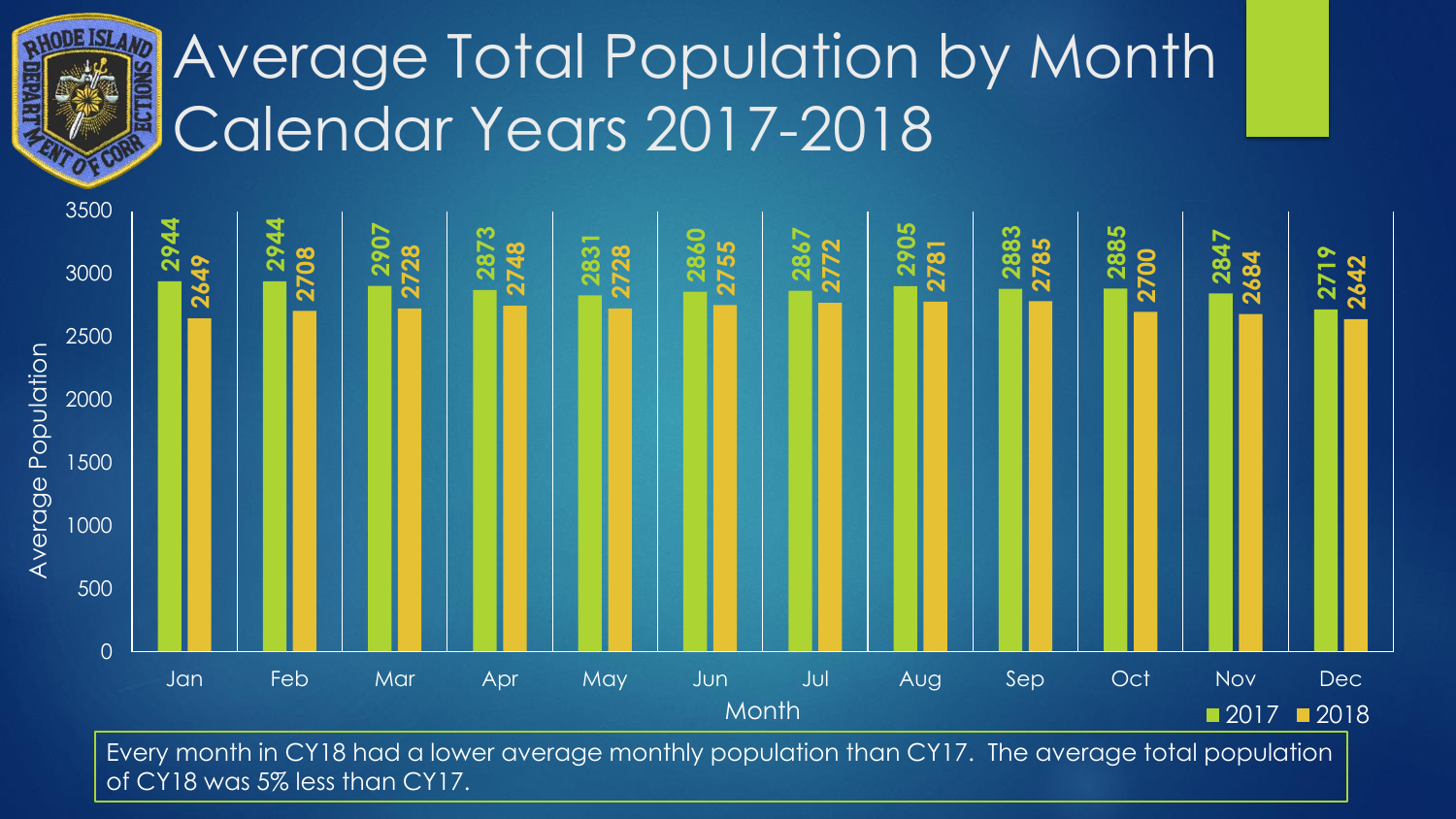

# CY18: Sentenced & Awaiting Trial, Civil Purge and Detainees

Average Quarterly Sentenced and Awaiting Trial, 2018



Average Quarterly Civil Purge and Detainees Population, 2018



\*Other Hold includes "Hold for Other State" and "Hold for Military"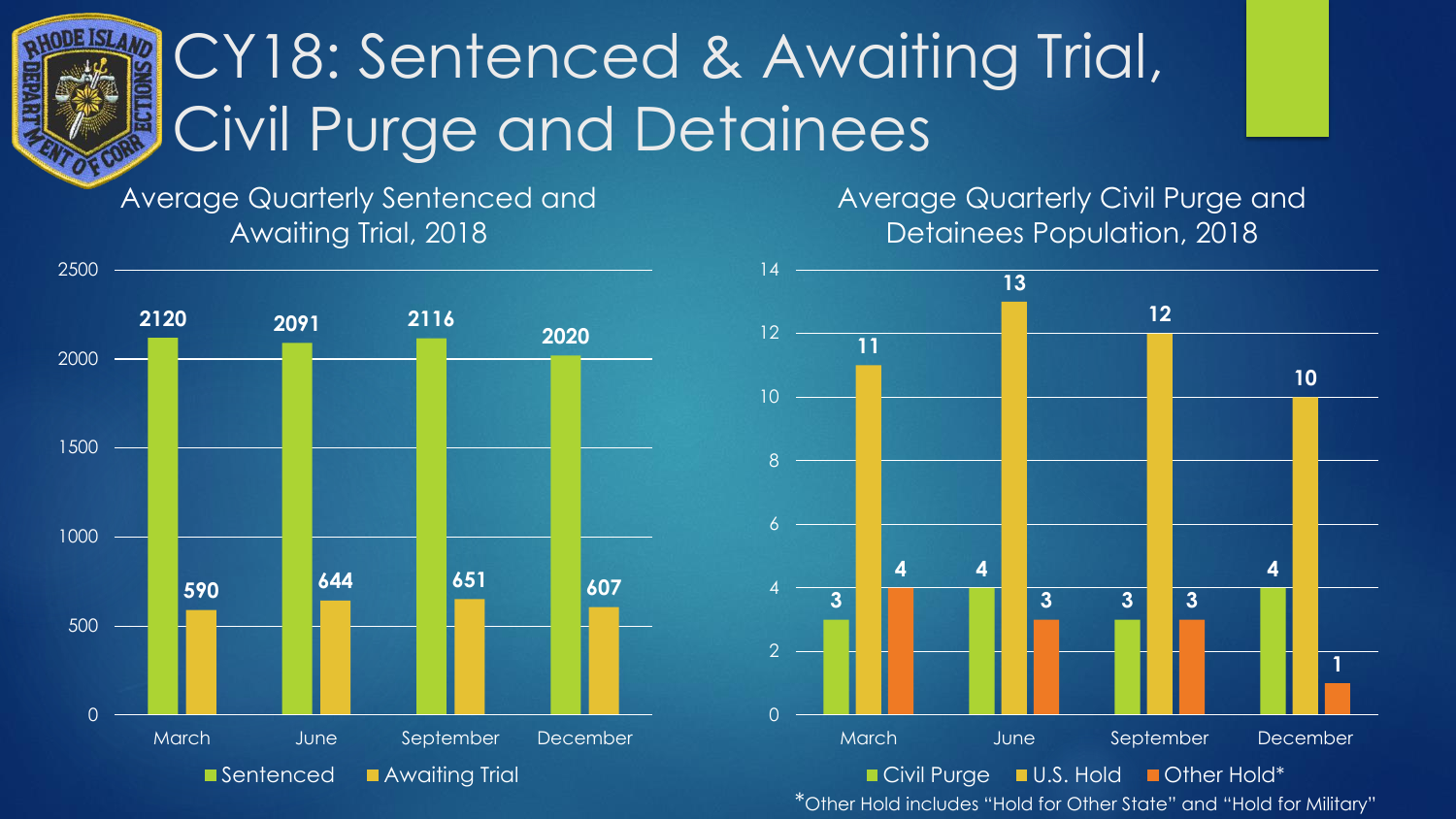

#### Average Monthly Sentenced Population Calendar Year 2018



While the average sentenced population rose and fell during CY18, it decreased 3.4% overall from January to December. The average sentenced population for CY18 was 7.1% less than CY17.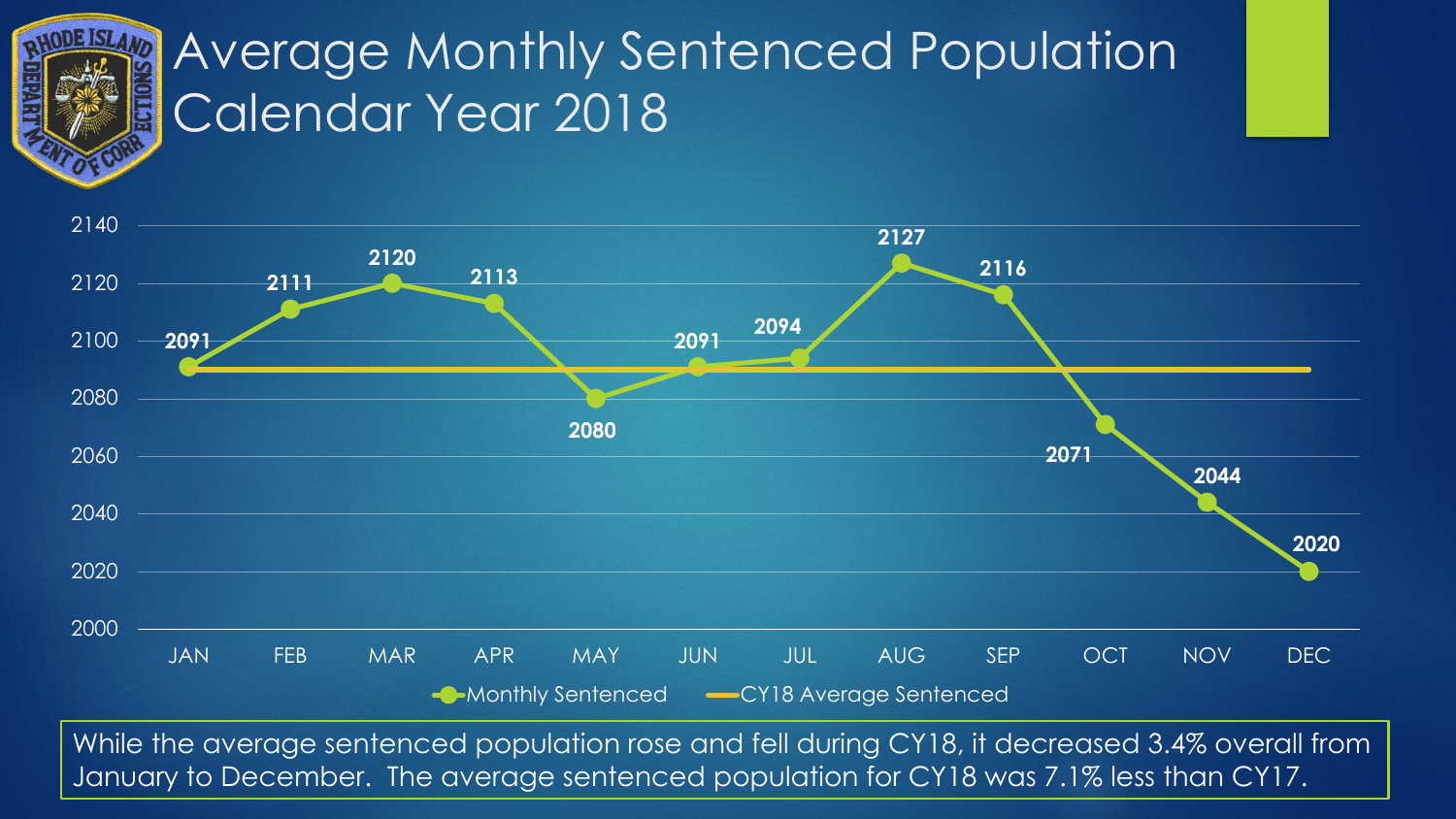

#### Average Monthly Awaiting Trial Population Calendar Year 2018



While the average awaiting trial population rose and fell during CY18, it increased 12.8% overall from January to December. The average awaiting trial population in CY18 increased 2.2% from CY17.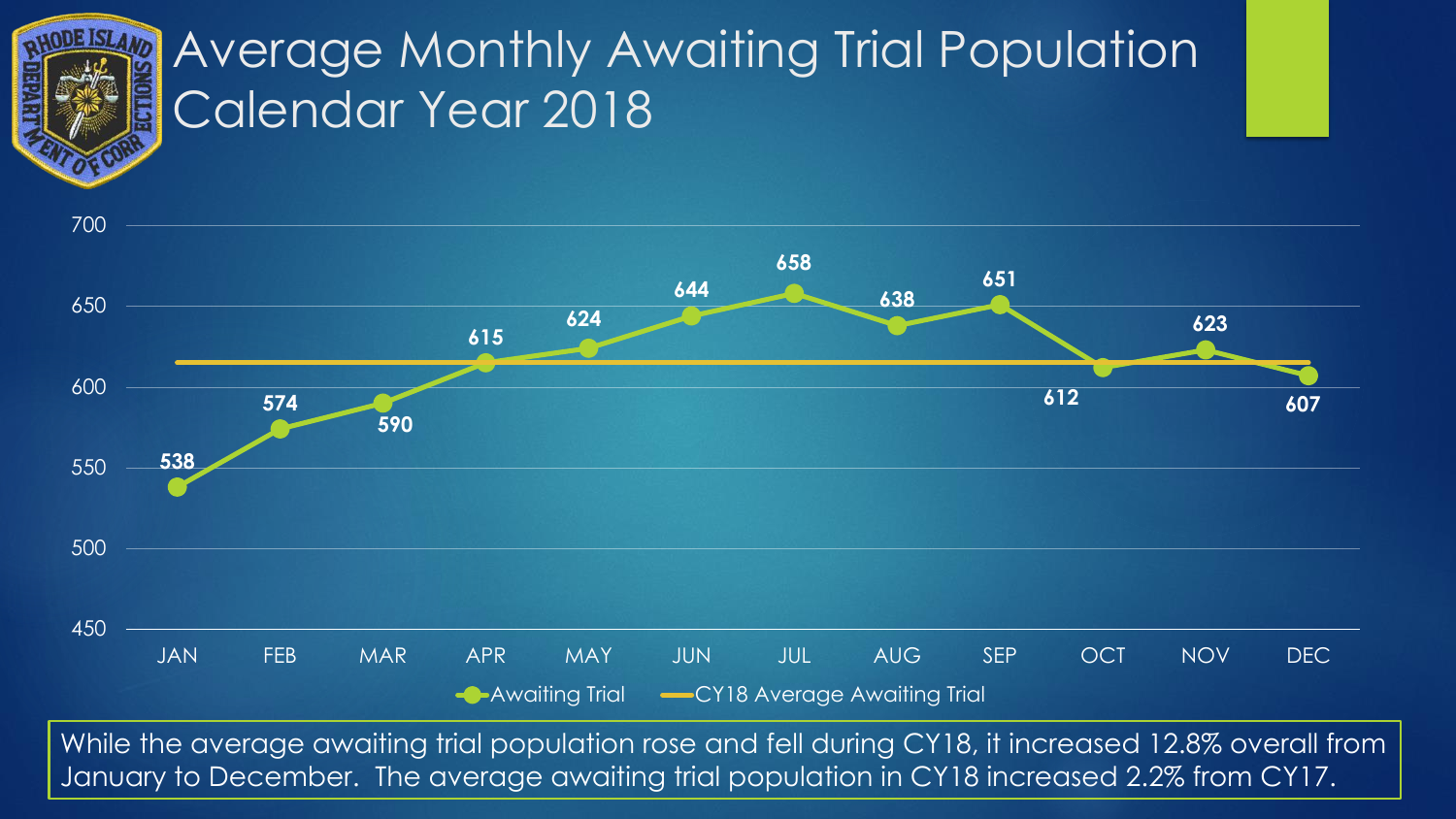

#### Average Monthly Population CY18 By Status – Awaiting Trial or Sentenced



The average monthly sentenced population for CY18 was 2090 and the average monthly awaiting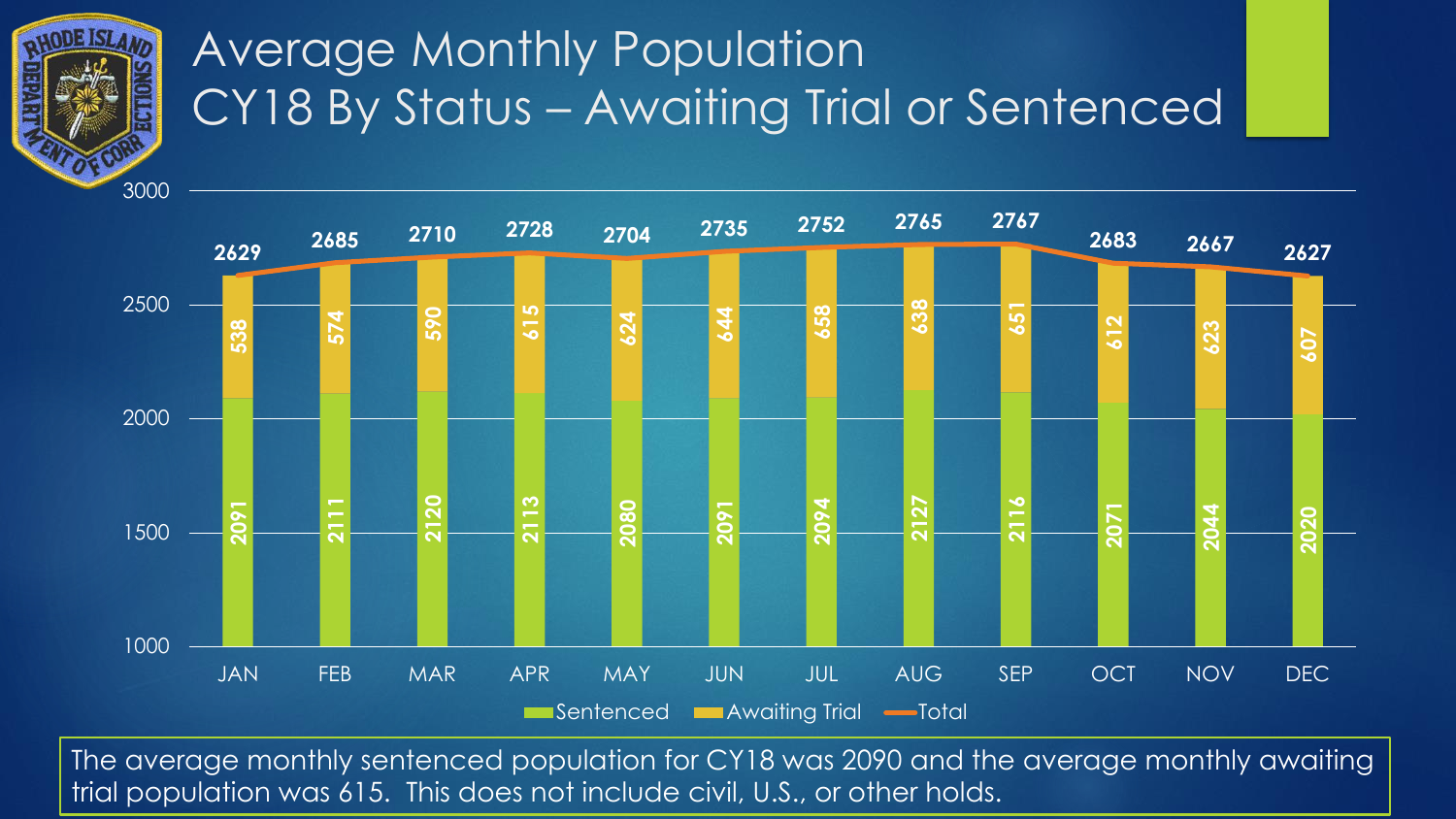

## Intake Service Center (ISC) Average Monthly Population CY 2018 By Status – Pretrial or Sentenced



**Awaiting Trial 68% Sentenced %**

The ISC holds both awaiting trial and sentenced inmates. In CY18 the average monthly awaiting trial population was 560 (68%) and the average monthly sentenced population was 267 (32%). This does not include civil, U.S., or other holds.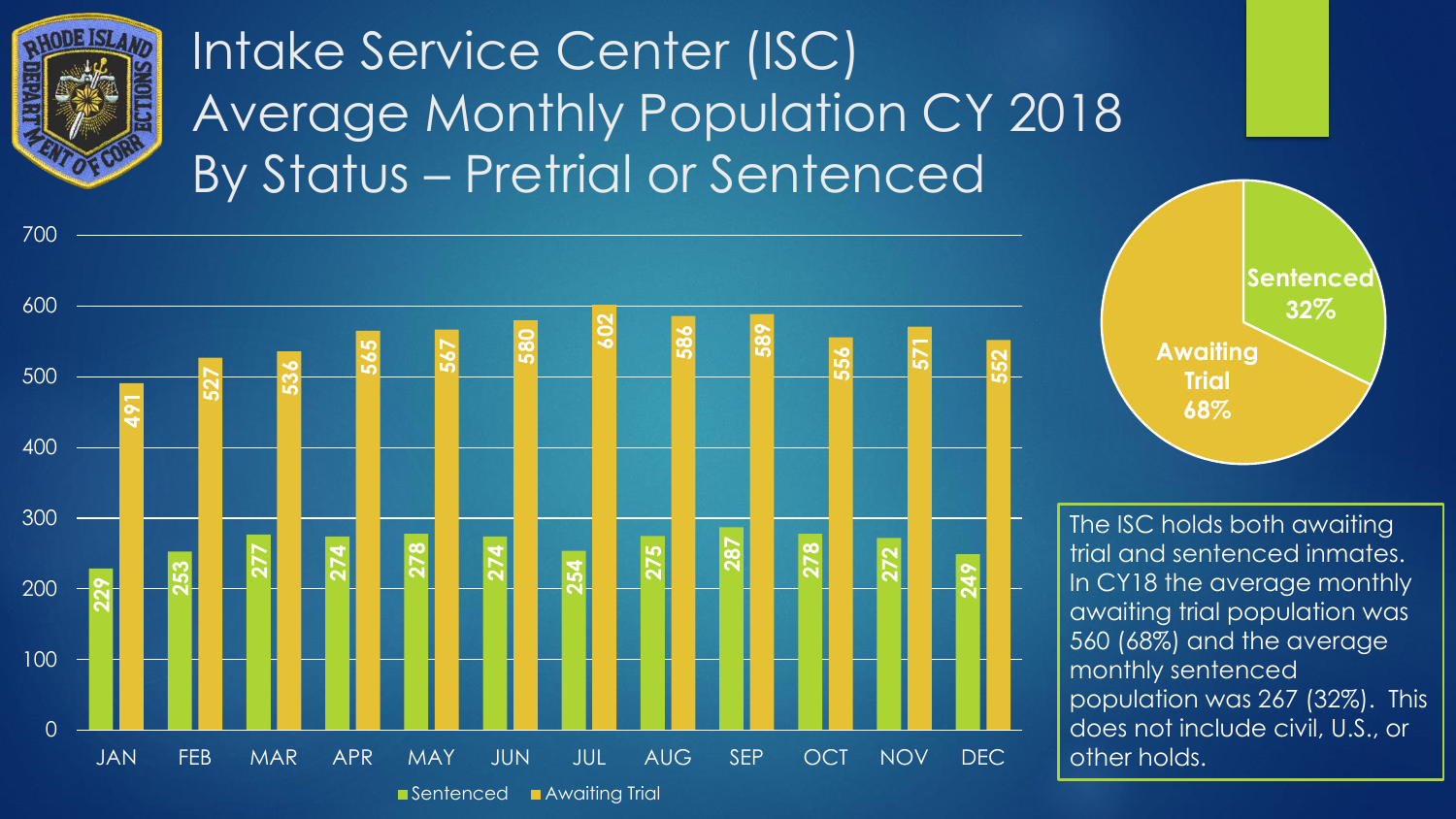

# RIDOC Total Commitments CY 1999-2018

| <b>Calendar Year</b> | # Commitments | +/- Change | <b>Calendar Year</b> | # Commitments | +/- Change |
|----------------------|---------------|------------|----------------------|---------------|------------|
| 1999                 | 15,828        |            | 2009                 | 15,306        | $-9.20%$   |
| 2000                 | 16,389        | 3.50%      | 2010                 | 15,173        | $-0.87%$   |
| 2001                 | 16,892        | 3.10%      | 2011                 | 15,084        | $-0.60%$   |
| 2002                 | 17,487        | 3.50%      | 2012                 | 15,318        | 1.60%      |
| 2003                 | 18,026        | 3.10%      | 2013                 | 15,199        | $-0.78%$   |
| 2004                 | 17,497        | $-2.90%$   | 2014                 | 15,962        | 5.02%      |
| 2005                 | 17,682        | 1.10%      | 2015                 | 14,085        | $-11.76%$  |
| 2006                 | 19,287        | 9.10%      | 2016                 | 13,562        | $-3.71%$   |
| 2007                 | 17,764        | $-7.90\%$  | 2017                 | 13,047        | $-3.80%$   |
| 2008                 | 16,865        | $-5.10%$   | 2018                 | 13,172        | 0.96%      |

While commitments have fluctuated over the past 20 years, they have declined overall by 16.8% since CY1999. All figures include ICE detainees, where applicable.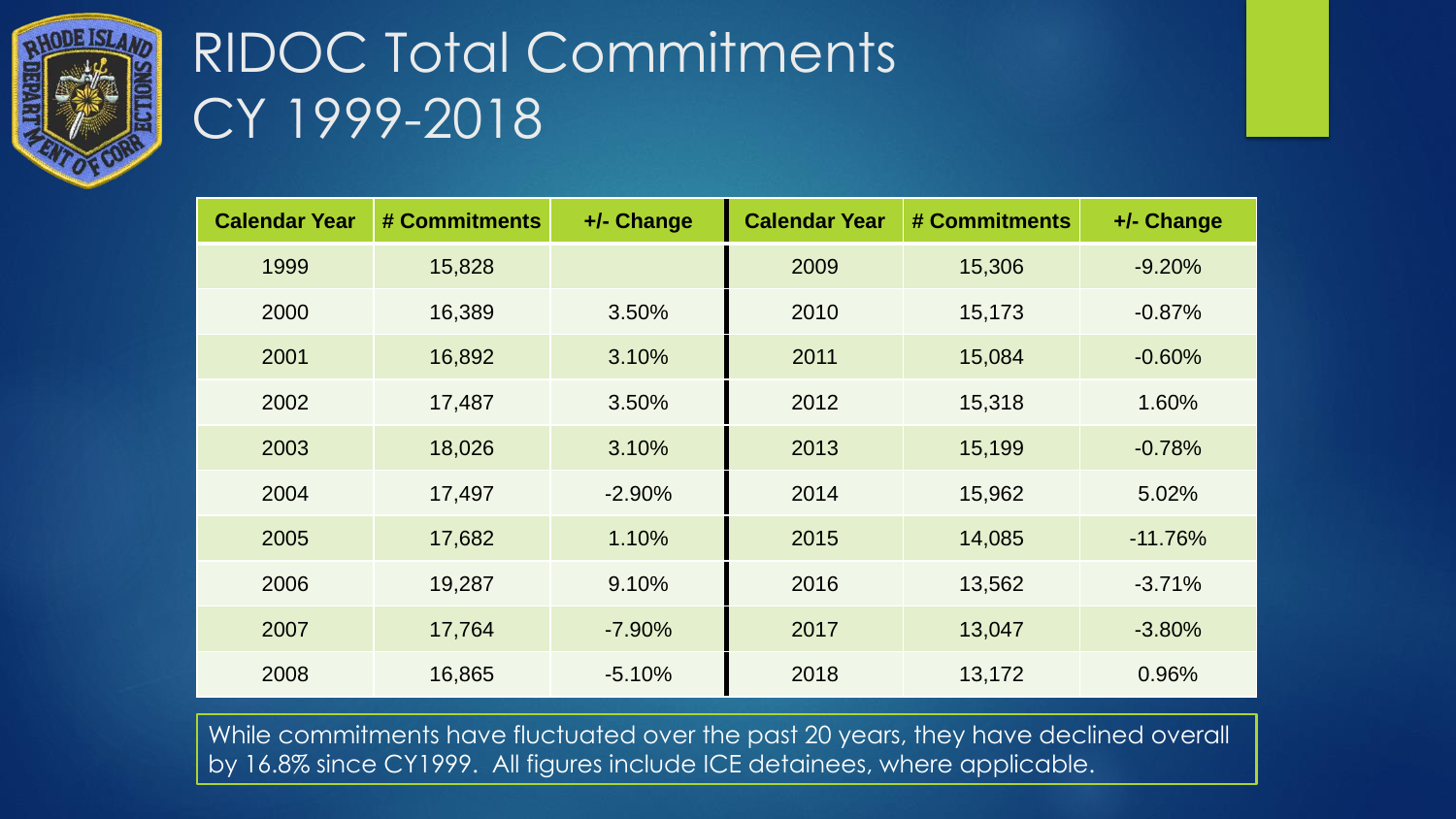

# RIDOC Total Yearly Commitments CY 1999-2018

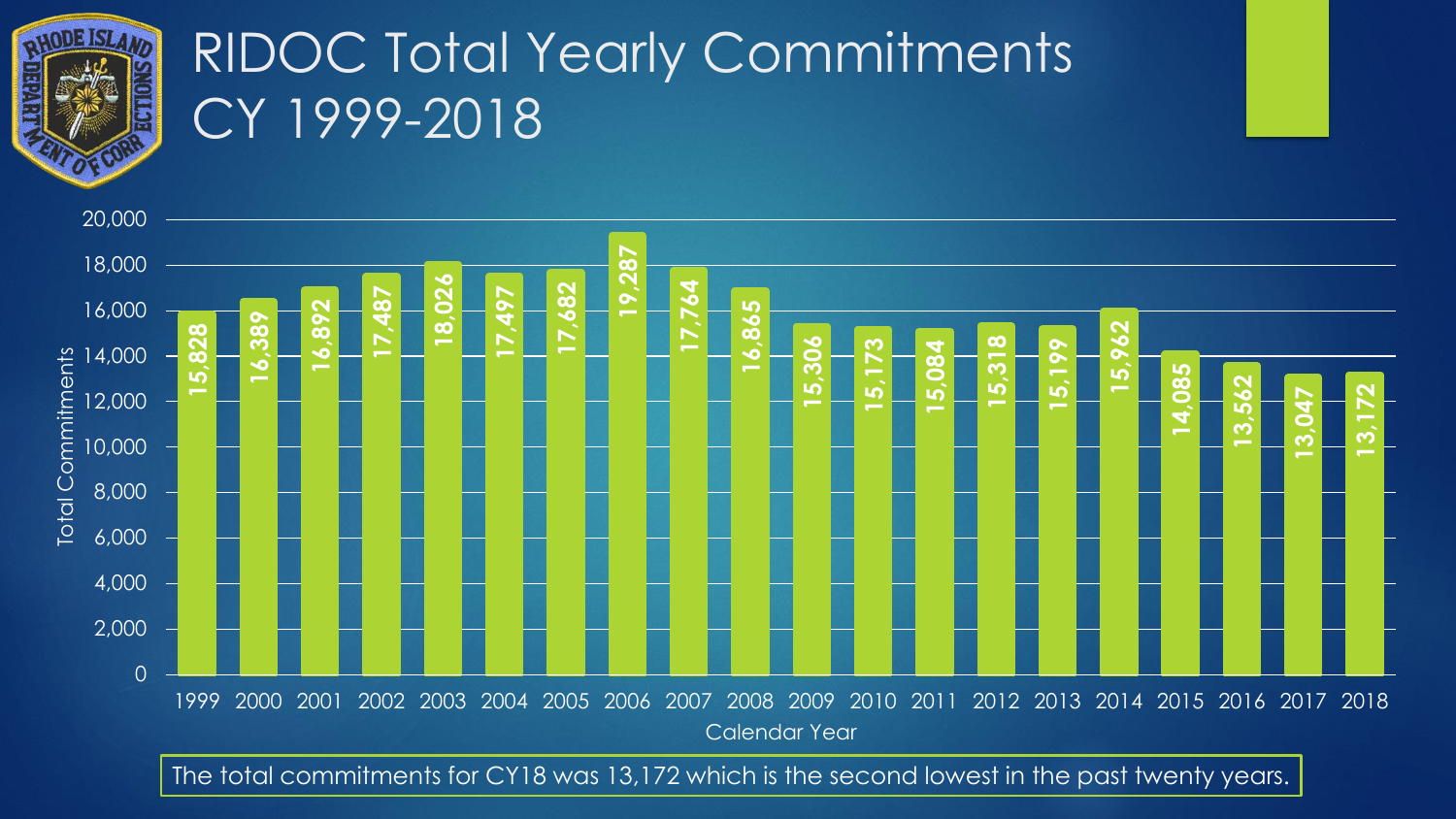

# Population vs. Operational and Federal Capacity, CY18



The average total population for CY 2018 was 2723. This is 72.2% of RIDOC's Operational Capacity and 68.3% of the Palmigiano Capacity.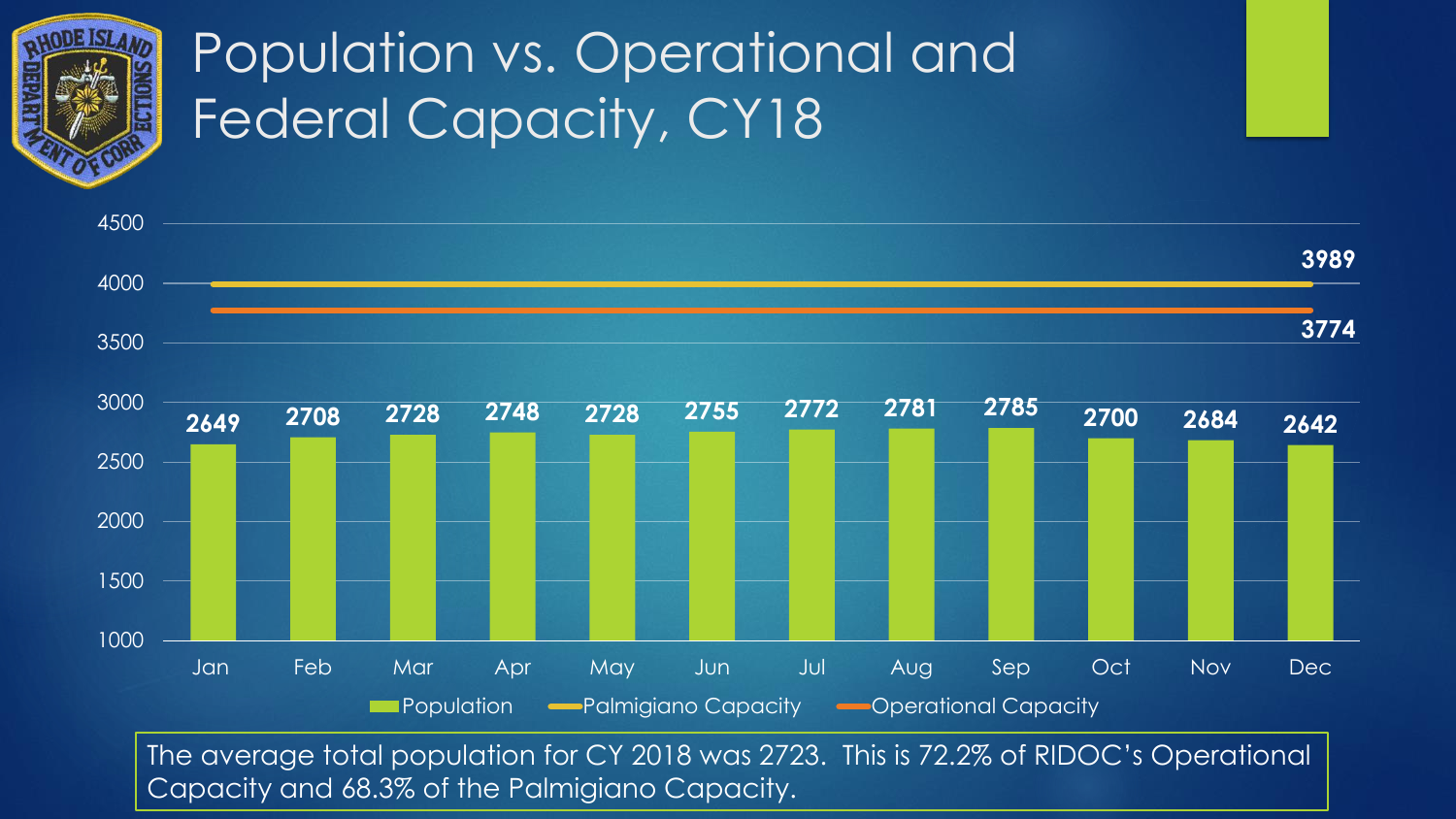

# Population vs. Operational and Federal Capacity, CY18: By Facility



\*Due to declining population, Women's Facility II was consolidated into Women's I as of June 30, 2016.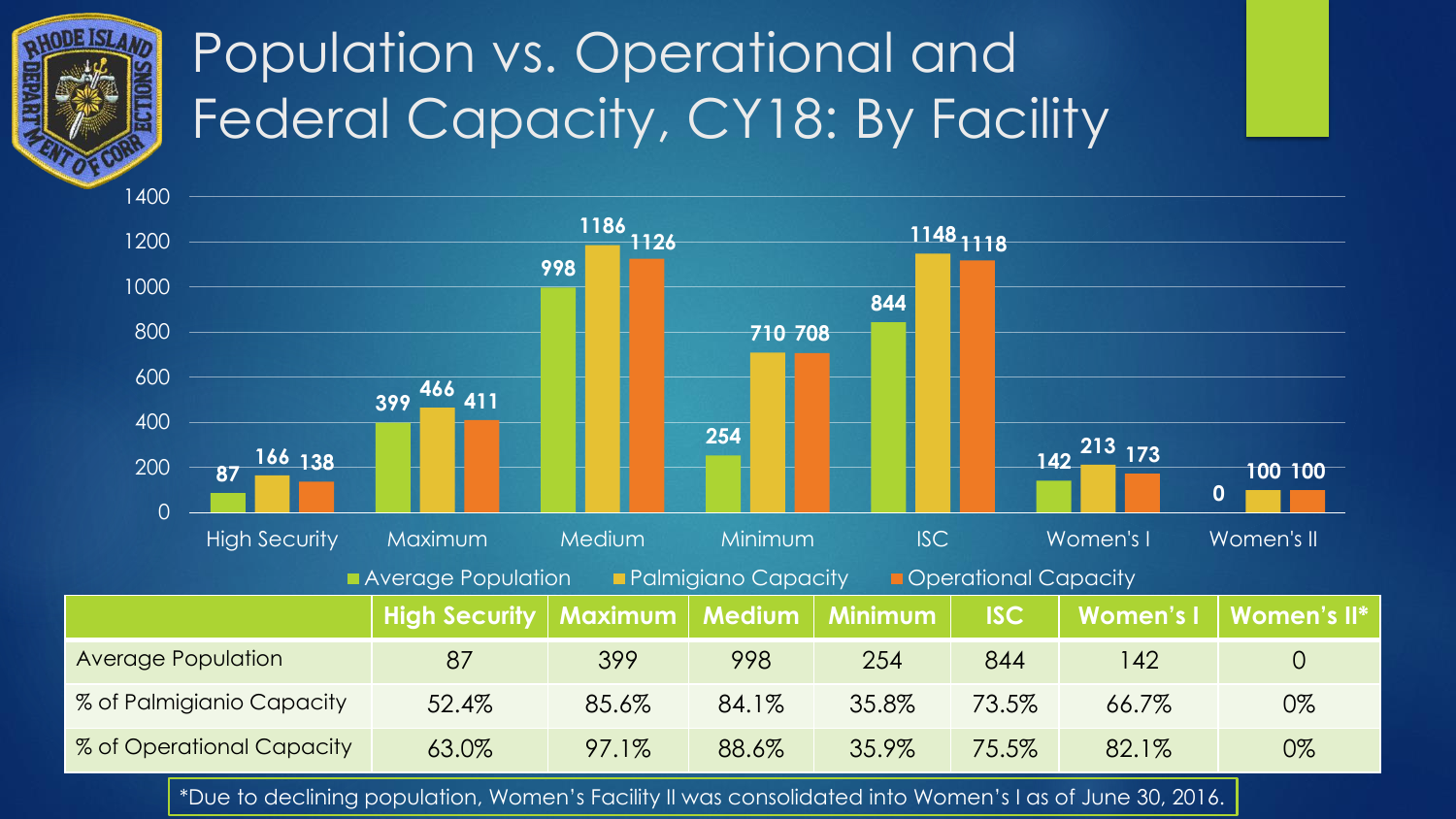

#### Number of Offenders on Community Supervision Per Square Mile as of December 31, 2018

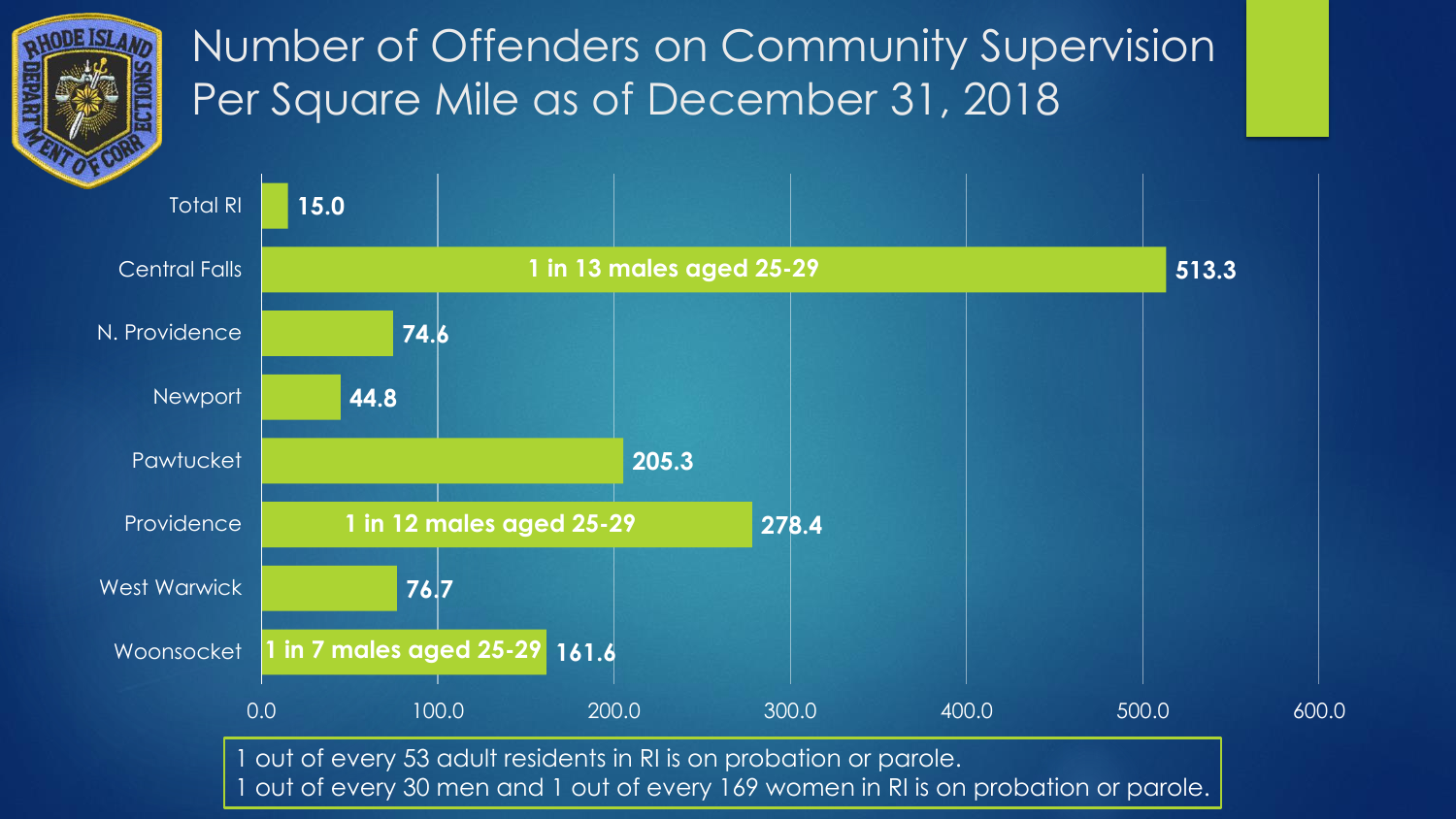#### Average Total Probation & Parole Population CY 2001 to CY 2018



2001 2002 2003 2004 2005 2006 2007 2008 2009 2010 2011 2012 2013 2014 2015 2016 2017 2018

Total population includes active, low and banked supervision cases. As of December 31, 2018, there were 21,517 RI offenders on Adult Probation & Parole. Of those: 7,547 were on Active Supervision 2,231 were on Low Supervision (offenders who have at least one open indictment, but are NOT reporting to or in regular contact with a probation or parole officer) 11,739 were Banked Cases (not actively supervised includes Superior and District Court banked, active warrant, trouble free, incarcerated, court-ordered unsupervised, pending transfer, deported, paroled to immigration and pending interstate cases) 28 Total RI Parole Cases supervised in other states 879 Total RI Probation Cases supervised in other states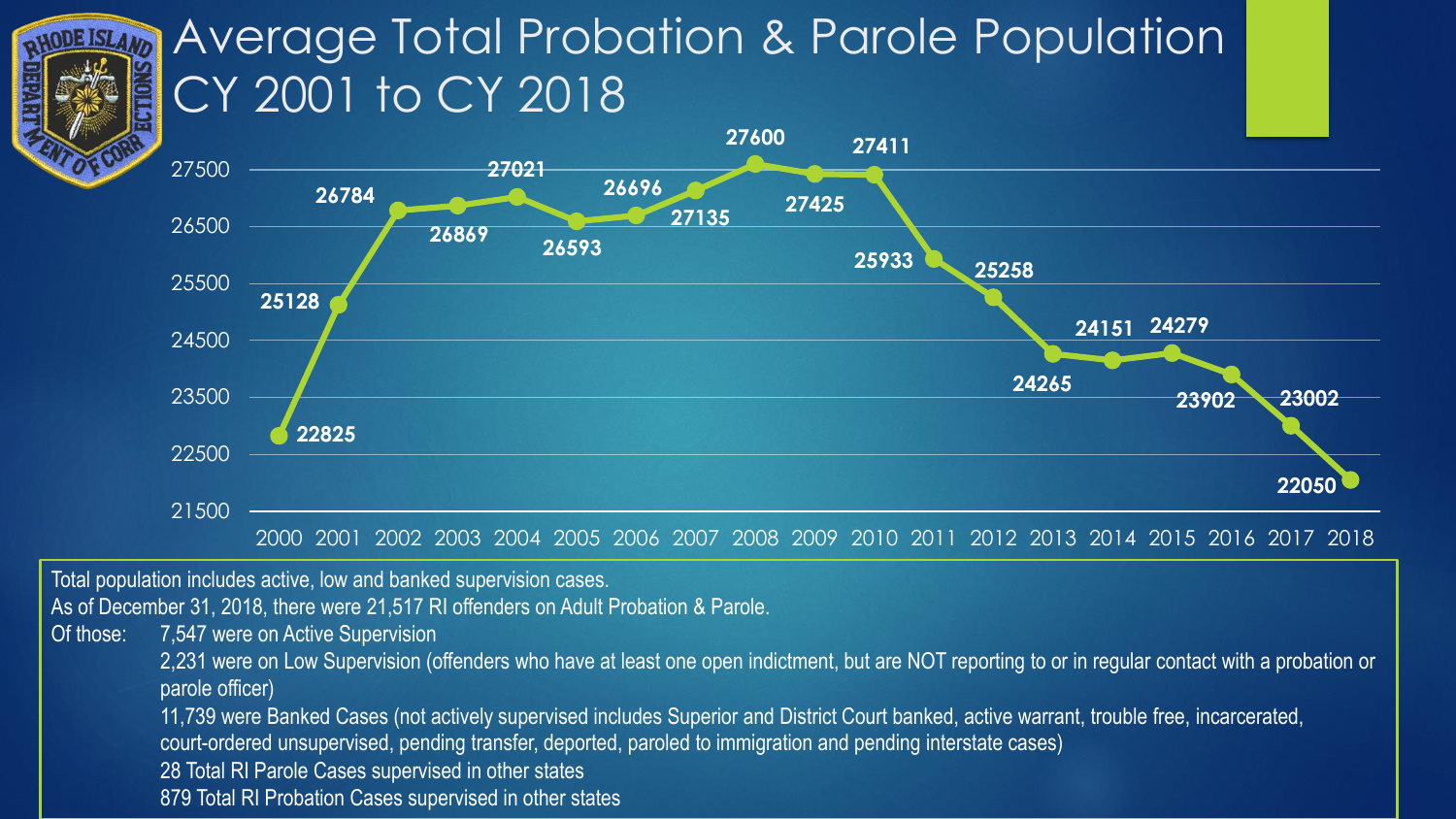

## How Does the RI Community Supervision Population Compare?

RI and US Parole, Probation and Total Community Supervision per 100,000 Residents



This data was provided by the Bureau of Justice Statistics, for 2016, the most current year available. Data provided by BJS Bulletin: "Probation and Parole in the United States, 2016". https://www.bjs.gov/content/pub/pdf/ppus16.pdf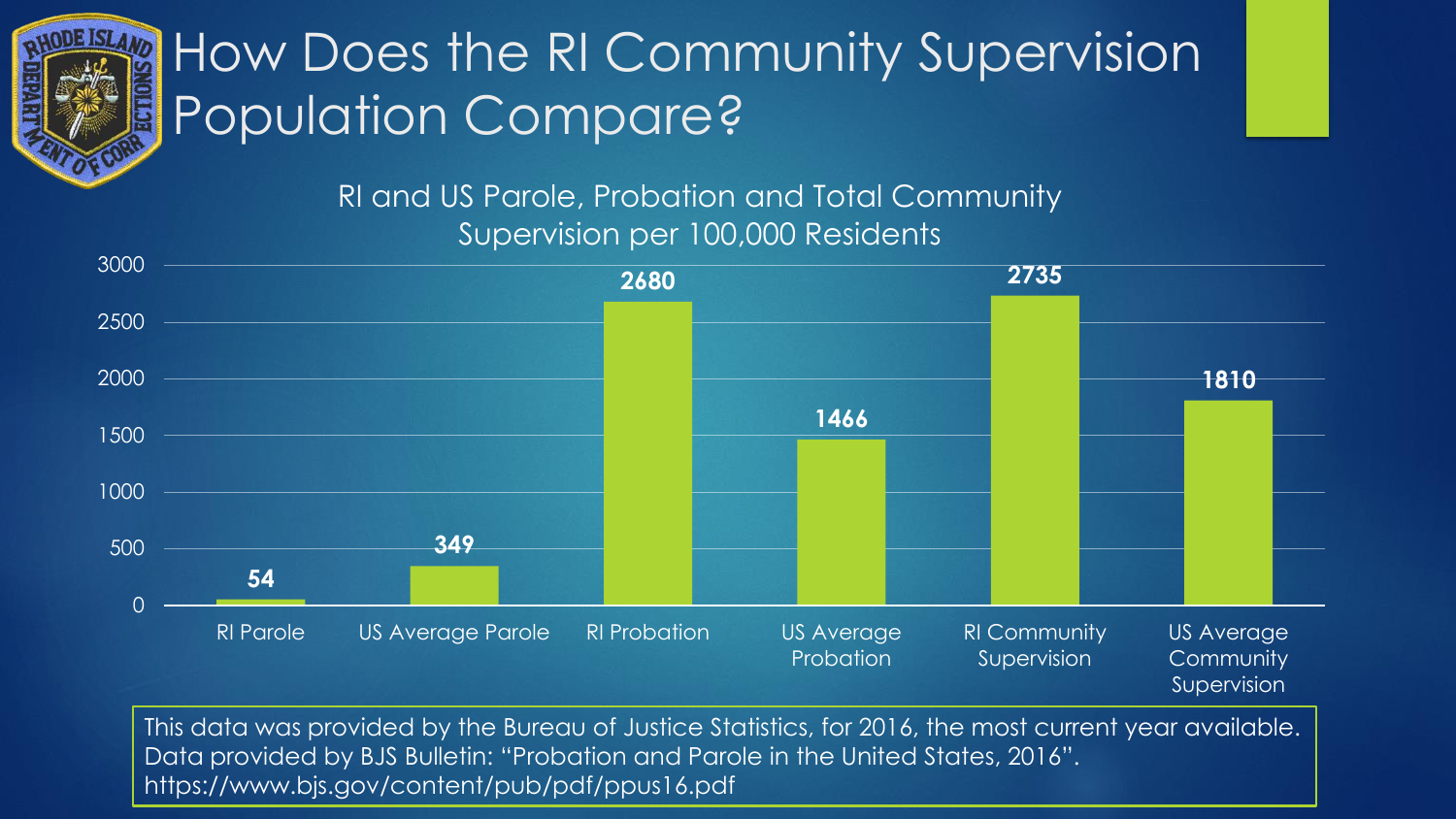

## Average Total Community Confinement Population By Year: CY98 to CY18



There has been a 47% increase over the past twenty years in the community confinement population.